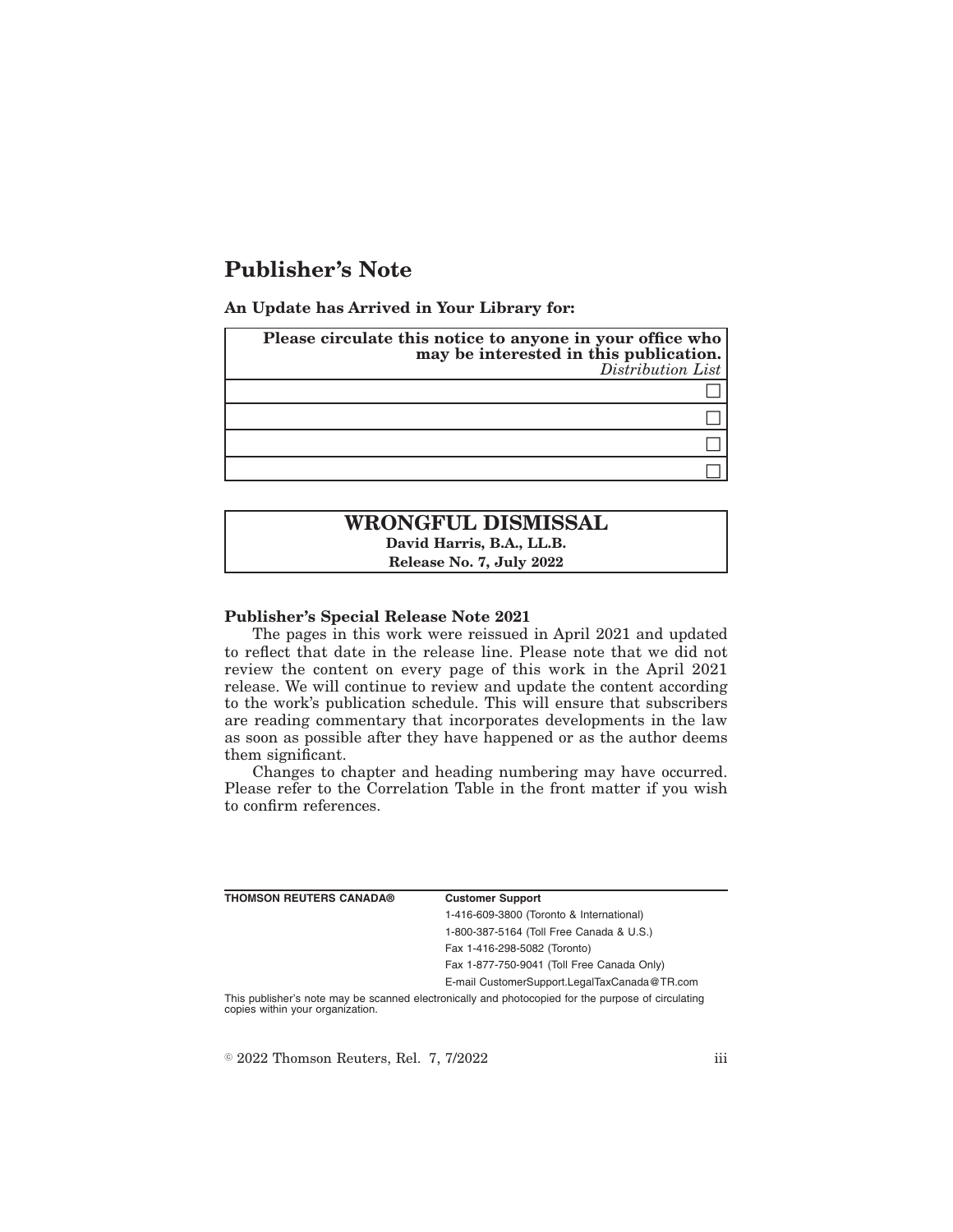This four-volume national work provides a comprehensive treatment on the law of wrongful dismissal in Canada. Coverage includes: the contract of employment and employee status; types of dismissal and the "just cause" defence; damages and the duty to mitigate; related actions including actions tort, injunctive relief, and statutory actions; employee protections under the *Canada Labour Code*, tax considerations; the impact of statutes on the assessment of damages; practical considerations; charts of notice awards; and relevant legislation and concordance tables.

This release features updates the case law and commentary in Chapter 12: Tax Considerations and to Appendix WP – Words and Phrases.

## **Highlights**

- E **CHAPTER 12 TAX CONSIDERATIONS —** With this release, Canadian tax lawyer, author and consultant David Sherman has updated Chapter 7: Tax Considerations. Over 15 sections of the chapter have been updated in this release, including: Section 12:2 (Taxability of Payments to Employee — "Retiring allowance"), 12:3 (Taxability of Payments to Employee — Continuation of Employment), 12:8 (Taxability of Payments to Employee — Payment in Respect of Loss of Business Income), 12:12 (Taxability of Payments to Employee —Retroactive Averaging of Lump-Sum Payment), 12:15 (Deferral of Taxation for Pre-1996 Employment — Rollover Into RRSP — "Earned income"), 12:19 (Deferral of Taxation for Pre-1996 Employment — Rollover Into RRSP - Prescribed Form), 12:21 (Deductibility of Legal Expenses — Deductibility Against Retirement Allowance), and 12:43 (Tax Treatment of Disability Payments — Social Assistance Payments).
- E **APPENDIX WP WORDS AND PHRASES —** In this release, the update to Appendix WP that began in the 2022-6 (June) release has been completed with the addition of new entries for existing terms, and the addition of several new terms. New entries have been added for terms including: *laches, layoff/lay-off, litigation privilege, Mareva injunction, may, or, palpable and overriding error, pending, permit, proceeding, service, settlement privilege, sexual harassment, shall, strike, void ab initio, wages, waiver, wilful, willing, work,* and *working days notice*.

## **ProView Developments**

Your ProView edition of this product now has a new, modified layout: